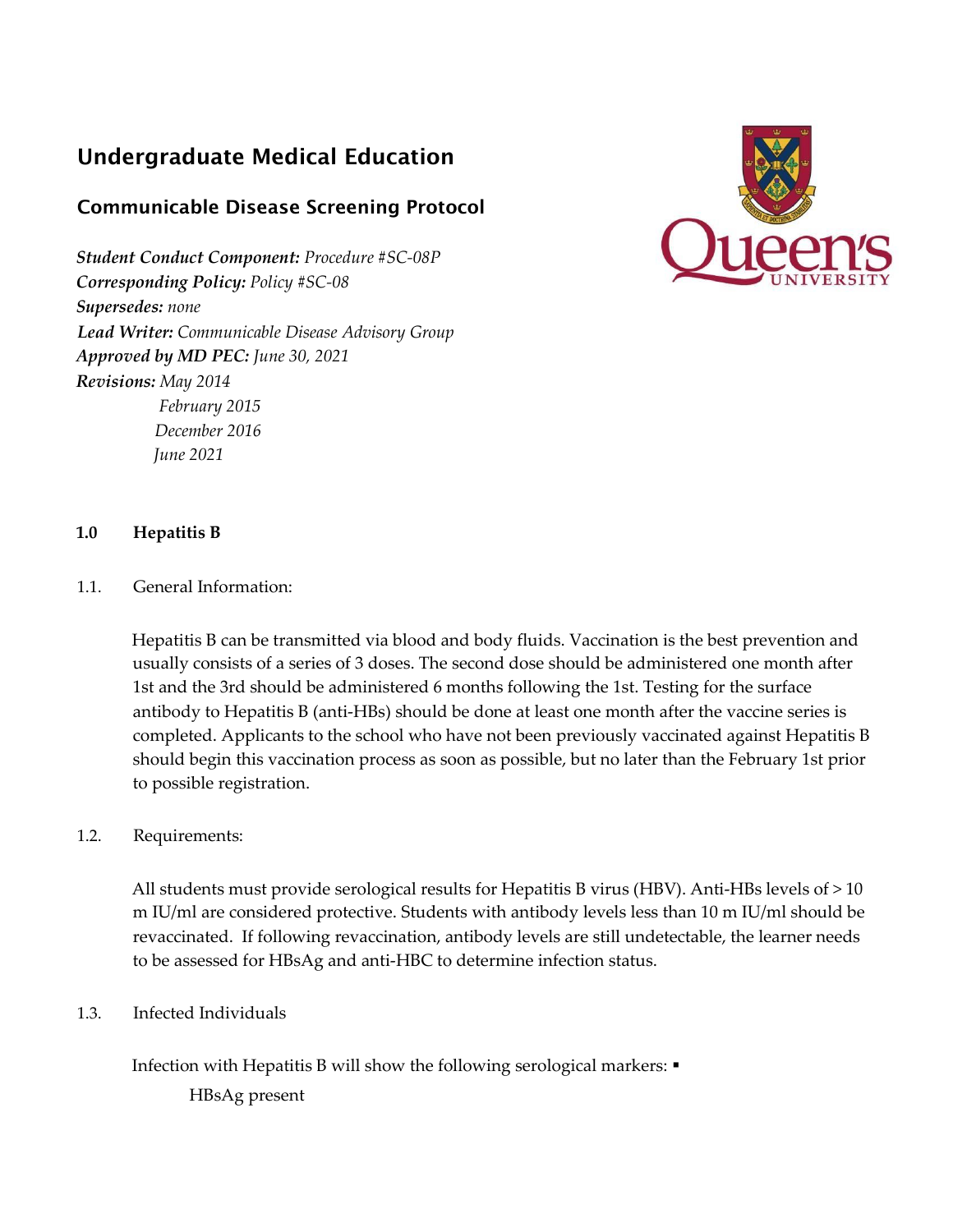Anti-HBc IgG or IgM depending on whether the infection is acute or chronic. Persons infected with HBV will be referred to the Director, Student affairs for follow‐up and counseling on therapy and possible accommodations for learning.

## **2.0 Hepatitis C**

2.1. General information:

Hepatitis C is a transmitted via blood and body fluids and there is no vaccine currently available.

#### 2.2. Requirements:

Students must provide documentation of their Hepatitis C serology. Students with anti‐HCV antibody must have viral load status determined. Students with active hepatitis C will be referred to the Director, Student Affairs for follow‐up and counseling on therapy and possible accommodations for learning.

#### **3.0 HIV**

#### 3.1. General information:

HIV is transmitted via blood and body fluids and there is no vaccine currently available.

#### 3.2. Requirements:

Students must provide documentation of their HIV serology. Students with anti-HIV antibody must have viral load status determined. Students with HIV will be referred to the Director, Student Affairs for follow‐up and counseling on therapy and possible accommodations for learning.

#### **4.0 Tuberculosis**

4.1. General information:

Tuberculosis is an infectious disease primarily of the respiratory tract and is transmitted from person to person via aerosols through contact with an infected individual.

4.2. Requirements: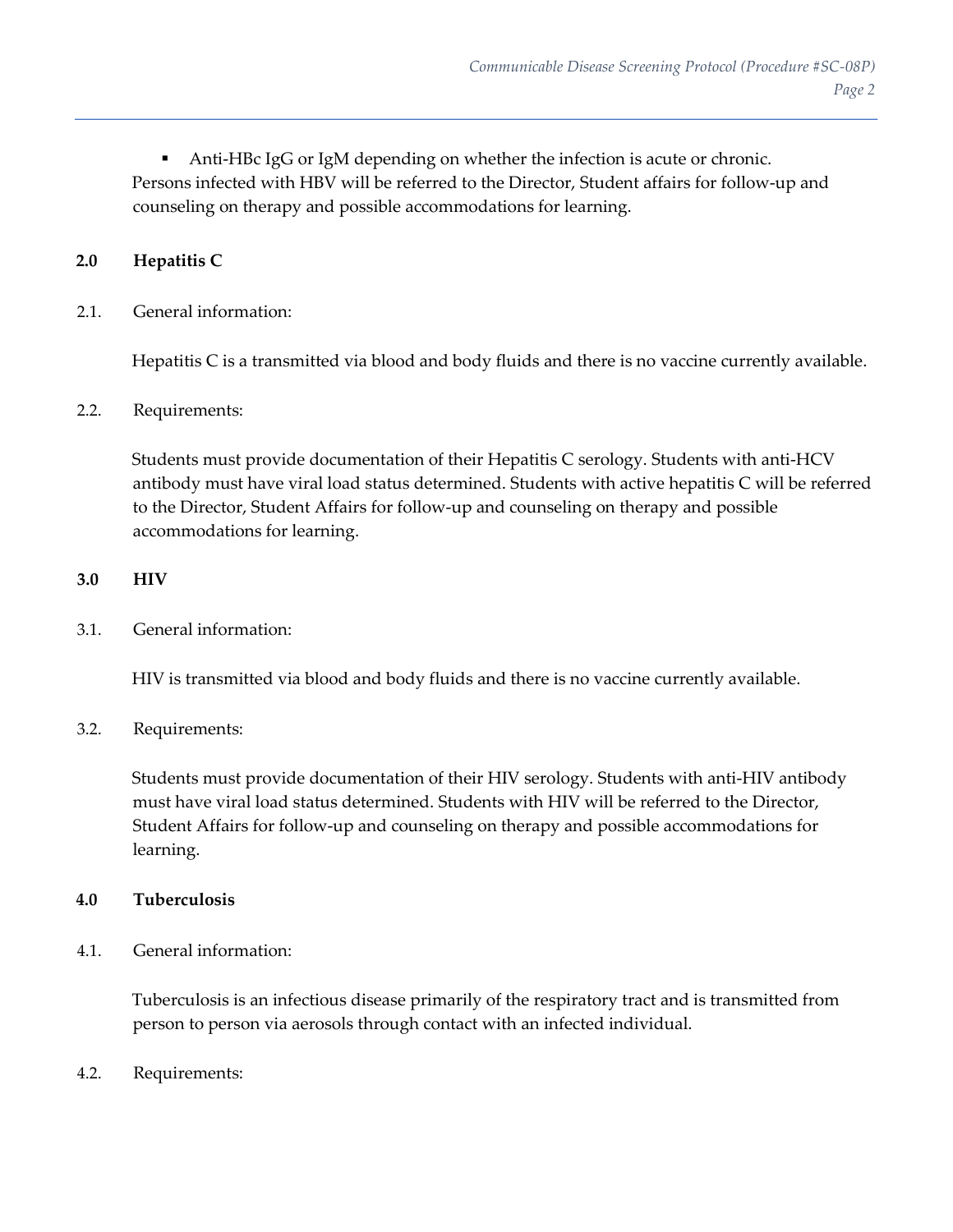All students must provide documentation of a previous 2 step mantoux test (a 2 step mantoux test consists of the 1st step given and a reading is performed in 48‐72 hours; the 2nd step must be at least one week, but not more than 3 weeks apart from the 1st step). If no documentation exists or the student has not had a 2 step mantoux, then do a 2 step. If there is documentation of a previous 2 step mantoux, a single TST (tuberculin skin test) is required (within the last year)

4.3. If the results of either the initial 2‐step TST or single step TST are positive (due to BCG vaccine or any other cause) the student must obtain a chest x ray and obtain a referral to an Infectious Disease specialist (TB clinic) for further assessment. A written report of the results of the assessment must be provided to Queen's. If the student has a documented history of a previous positive TST, a repeat TST is not required. Proceed with chest x ray and follow up as above with Infectious Disease specialist.

#### **5.0 Measles/Mumps/Rubella**

5.1. General information:

Measles is an infection of the respiratory system caused by a virus via respiratory droplets.

Mumps is a viral disease spread via respiratory secretions and is easily transmissible.

Rubella is an infectious disease that is spread via respiratory droplets.

Measles, Mumps and Rubella are all preventable with vaccination.

#### 5.2. Requirements:

Students must provide evidence of complete vaccination series as per the Canadian Immunization Guide or provide serological evidence of immunity.

### **6.0 Varicella (Chickenpox)**

6.1. General information:

Varicella is a highly contagious virus spread by direct contact or aerosols. An effective chicken pox vaccine is used in Canada and has significantly decreased the incidence of this disease.

6.2. Requirements: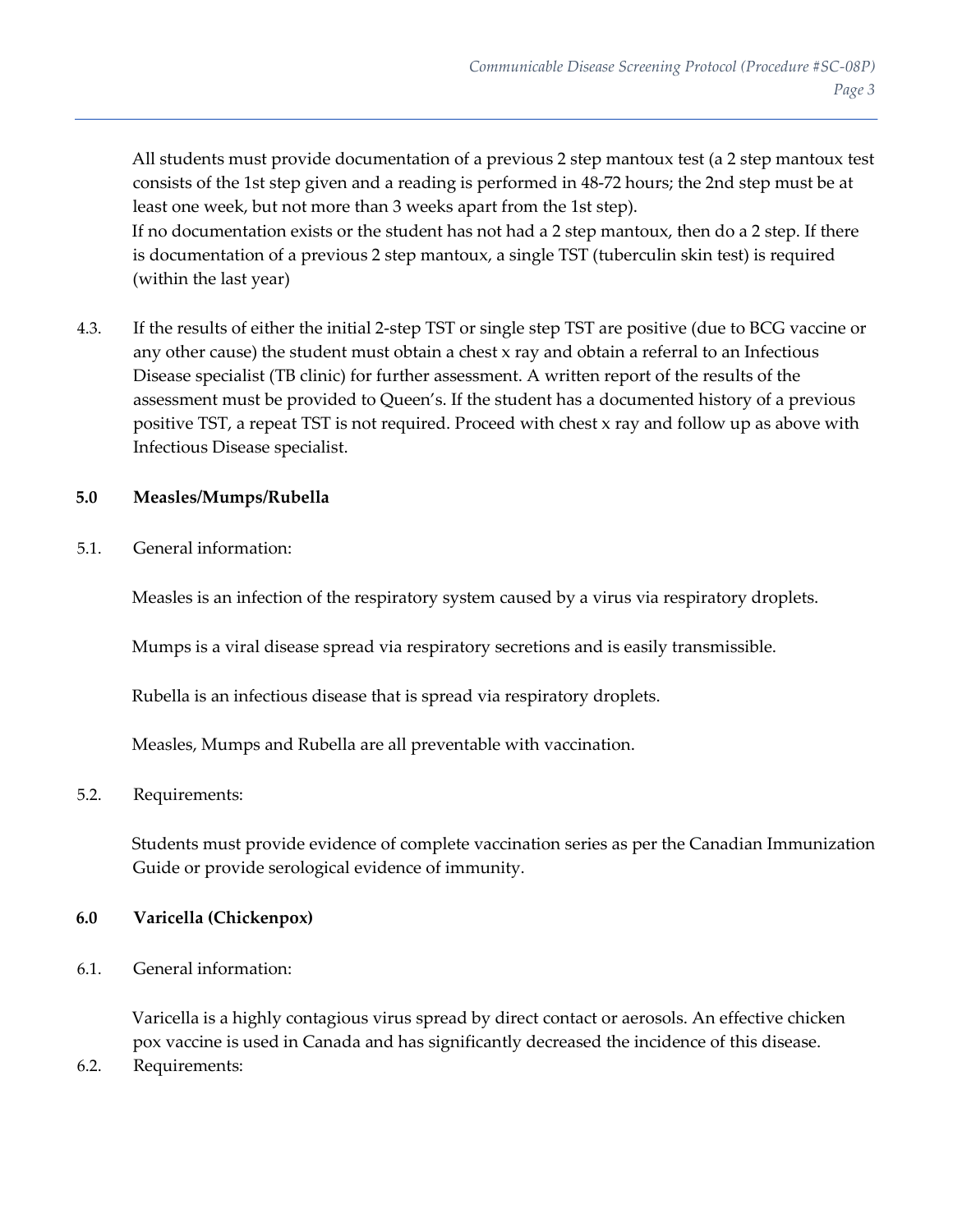Students must provide serological evidence of immunity, or proof of vaccination (two doses of univalent varicella vaccine administered at least 6 weeks apart).

6.3. Non‐ immune students who have a contraindication to receiving the varicella vaccine must inform the UGME office upon enrollment and will be referred to the Director, Student Affairs.

#### **7.0 Polio**

7.1. General information:

Polio is an acute, viral infectious disease spread from person to person, primarily through the fecal-oral route. Polio is preventable with vaccination.

7.2. Requirements:

Students are required to provide documentation of having received a complete primary series of polio vaccine (4 doses for children up to 6 years old, or 3 doses if primary series started after age 7).

Adults previously immunized with polio vaccine who are at increased risk of exposure (health care workers) should receive a single lifetime booster dose of IPV containing vaccine.

If not immunized or no documentation, student should receive two doses of IPV containing vaccine given 4‐8 weeks apart, followed by a third dose 6‐12 months apart, after the second dose. Documentation of receipt of vaccination is required.

#### **8.0 Tetanus/Diphtheria/Pertussis**

8.1. General information:

Tetanus ("lockjaw") is a bacterial disease that is spread through the environment, often found in soil and dirt, and usually enters the body via a break in the skin. Diphtheria is a respiratory illness caused by bacteria and most commonly spread via direct contact and airborne droplets. Pertussis ("whooping cough") is a highly contagious respiratory infection caused by bacteria and spread primarily through droplet contact as well as direct contact with respiratory secretions. Tetanus, Diphtheria and Pertussis are preventable via vaccination.

8.2. Requirements: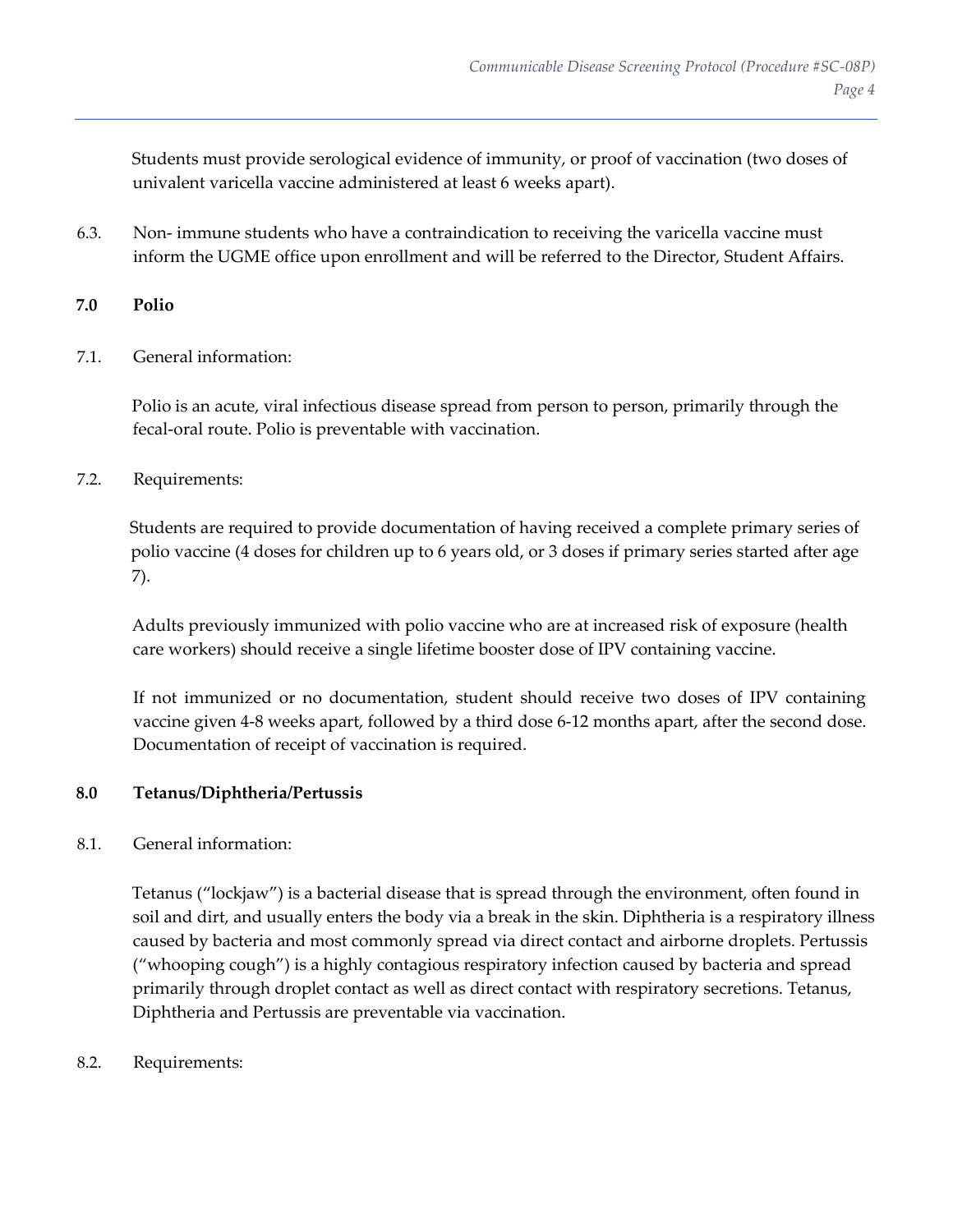Students must provide proof of receipt of the primary series of vaccine or booster received within last 10 years for tetanus and diphtheria. Students are also strongly encouraged to receive one dose of **acellular pertussis‐containing vaccine** or provide proof thereof.

#### **9.0 Influenza**

#### 9.1. General information:

Influenza is a respiratory infection caused by Influenza A and B viruses. Influenza is spread by droplet and contact with respiratory secretions. Influenza is preventable via annual vaccine; therefore it is required that students receive their flu vaccine.

#### 9.2. Requirements:

Students are required to obtain an annual influenza immunization and documentation must be forwarded to the UGME Office by December 1st each academic year.

9.3. Flu vaccination is a requirement of your clinical activities. In the event of an "outbreak", learners who are not vaccinated may be required to take an antiviral drug, mask, vaccinate and/or miss work.

The National Advisory Committee on Immunization (NACI) *"considers the provision of influenza vaccine for health care workers who have direct patient contact to be an essential component of the standard of care for the protection of their patients. Health care workers who have direct patient contact should consider it their responsibility to provide the highest standard of care, which includes undergoing annual influenza vaccination. In the absence of contraindications, refusal of health care workers who have direct patient contact be immunized against influenza implies failure in their duty of care to their patients".*

9.4. Students who have a contraindication to receiving the influenza vaccine must so inform the UGME Office upon enrollment and will be referred to the Director, Student Affairs.

#### **10.0 Novel Coronavirus Disease 2019 (COVID-19)**

Novel coronavirus disease 2019 (COVID-19) vaccination is required for encounters with standardized patients, volunteer patients and clinical placements. Medical learners should follow [NACI recommendations on the use of COVID-19 vaccines.](https://www.canada.ca/en/public-health/services/immunization/national-advisory-committee-on-immunization-naci.html) Medical learners who choose not to have COVID-19 vaccination should be notified that hospital policies may preclude them from clinical placements or require antiviral prophylaxis and immunization in the event of a COVID-19 outbreak.